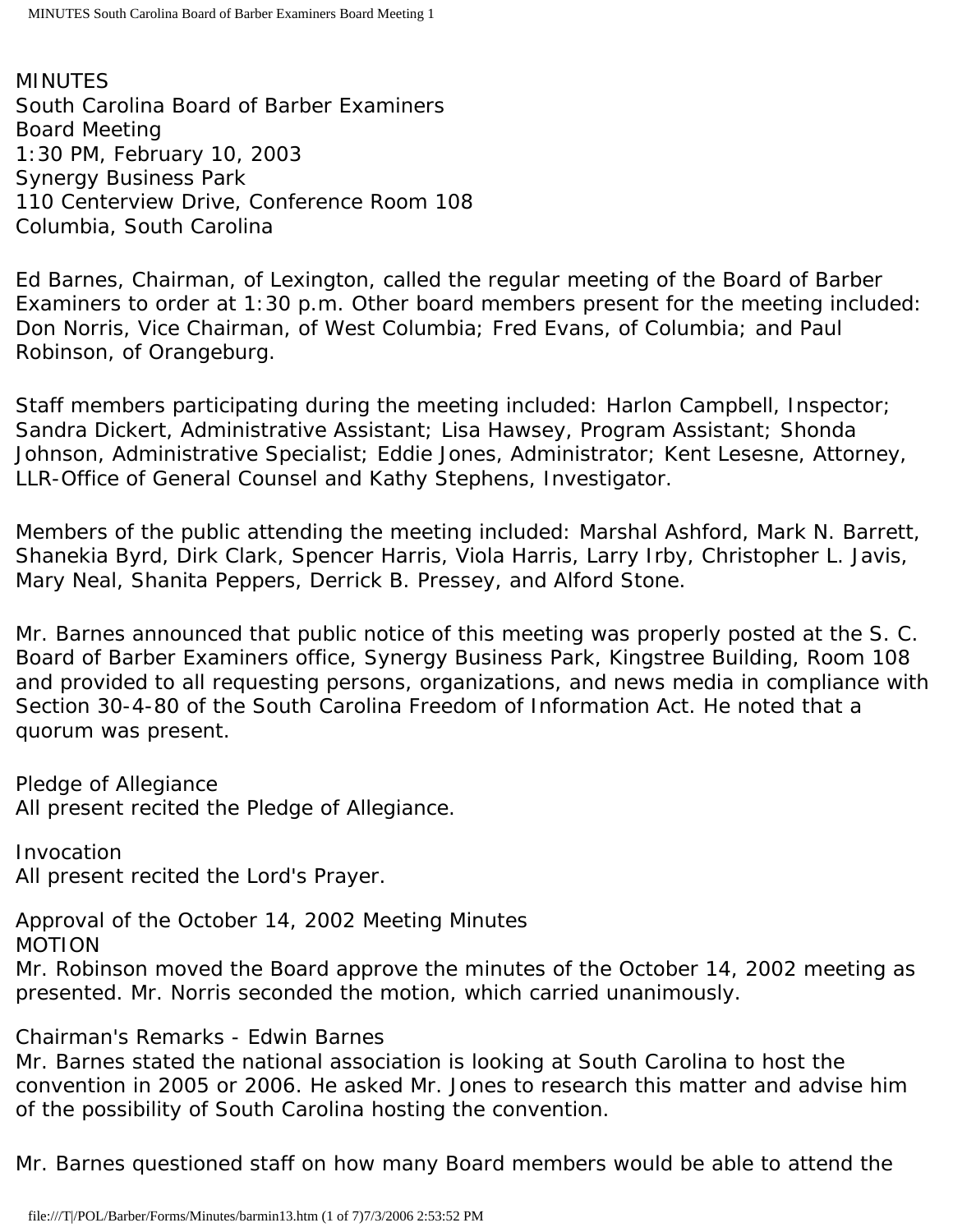national convention in September 2003. Mr. Jones stated the new director is proposing that funds be made available for two members to travel. He went on to say that should three members wish to attend the convention, the members would have to split some of the expenses.

Administrator's Remarks, For Information - Eddie Jones

1. Governor Sanford's Cabinet Nominee for the Dept. of LLR - Adrienne R. Youmans Mr. Jones stated Governor Sanford has nominated Adrienne Youmans as director of LLR. She is Acting Director of the agency until such time she is confirmed by the Senate, which is scheduled for February 11, 2003.

2. Exam Results for October 2002, November 2002, December 2002 and January 2003 The exam results for October 2002, November 2002, December 2002 and January 2003 were presented to the Board members for their review. (These results are herewith attached and become a permanent part of this record.)

Mr. Jones stated he was unable to coordinate a representative from Experior and NIC to speak at today's meeting in regard to the instructor's exam.

Advisory Opinions, If Needed, Office of General Counsel There were no advisory opinions given during the February 10, 2003 meeting.

Legislative Update, If Needed, Legislative Liaison Office There was no legislative update given during the February 10, 2003 meeting.

Action Items

Ratification of Mail Ballots

a. Ballot 1 - Approval of Granting 60 Credit Hours to Dirk Clark, Senyell Westfield Mims and Judy Wilkes (Approved)

On October 23, 2003 the Upper Savannah Workforce Development Board mailed a request to the Board asking for approval of additional credit hours to Dirk Clark, Senyell Westfield Mims and Judy Wilkes. Staff requested the Board grant 60 credit hours to these individuals. The request, along with affidavits from Mr. Clark, Ms. Mims and Ms. Wilkes, and mail ballots were mailed to the members for their approval or disapproval in this matter. The Board voted to approve granting 60 credit hours to Mr. Clark, Ms. Mims and Ms. Wilkes. The members were informed that the ballot would be ratified at the December 9, 2002 meeting. However, since the Board did not meet on December 9, 2002 the mail ballot was brought forward to the February 10, 2003 meeting for ratification.

# MOTION

Mr. Norris moved the Board ratify the mail ballot regarding the credit hours for Dirk Clark, Senyell Westfield Mims and Judy Wilkes. Mr. Evans seconded the motion, which carried unanimously.

b. Ballot 2 - Approval of Master Hair Care Apprentice License to Jamie Terrell Malbrough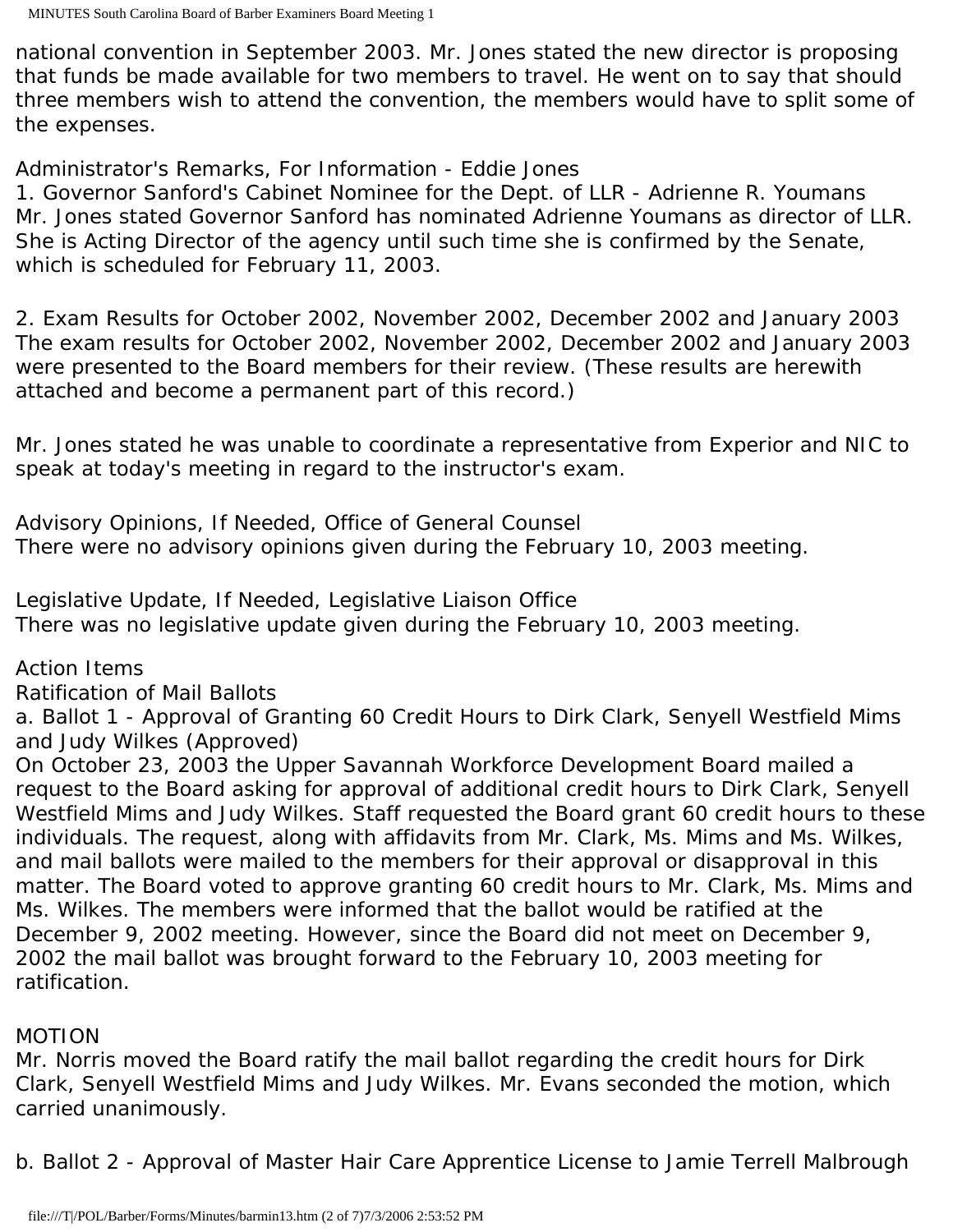### (Approved)

On October 17, 2002 staff received a Master Hair Care Apprentice application from Jamie Terrell Malbrough. Mr. Malbrough answered yes to the question that asks if the applicant has currently, or within the past five years, been arrested, indicted, convicted, pled guilty, or pled nolo contendere for violation of any federal, state or local law. Mr. Malbrough was arrested and charged with the theft of cable service and use of an illegal decoder on July 12, 2000. Since the Board was not scheduled to meet again until December 9, 2002 the members were mailed a ballot, along with the pertinent information and asked to cast their voted in this matter. The members were informed that the ballot would be ratified at the December 9, 2002 meeting. However, since the Board did not meet on December 9, 2002 the mail ballot was brought forward to the February 10, 2003 meeting for ratification. The members voted to grant Mr. Malbrough a Master Hair Care Apprentice license.

# MOTION

Mr. Norris moved the Board ratify the ballot on Jamie Terrell Malbrough. The motion was seconded by Mr. Evans and unanimously carried.

c. Ballot 3 - Approval of the December 9, 2002 DRC Reports (Approved) On December 9, 2002 the DRC met and approved the DRC Report, the Complaints Approval Report, the Disciplinary Report and the Case Disposition Report. Since the December 9, 2002 Board meeting had been cancelled the members were mailed a ballot along with the reports and asked to approve or disapprove the reports. The members were informed that the ballot would be ratified during the February 10, 2003 meeting.

# MOTION

Mr. Evans made a motion, seconded by Mr. Norris and unanimously carried, to ratify mail ballot three.

d. Ballot 4 - Approval of Licensure for Joan's Barber College (Approved) On November 25, 2002 the Board received a Barber College application from Joan's Barber College in Dillon. This application was submitted to change the location of the barber college. Mr. Raymond Lee and Mr. Ronnie Blackmon, staff inspectors/investigators conducted an inspection of the school on December 5, 2002 and indicated the school passed the inspection. Since the December 9, 2002 meeting had been cancelled and the Board would not meet again until February 10, 2003 the members were mailed a ballot along with the pertinent information and asked to approve or disapprove granting a license to this barber school. The members were informed that the mail ballot would be ratified during the February 10, 2003 meeting. The members voted to approve the school for licensure.

# MOTION

Mr. Robinson moved to ratify mail ballot four. The motion was seconded by Mr. Evans and unanimously carried.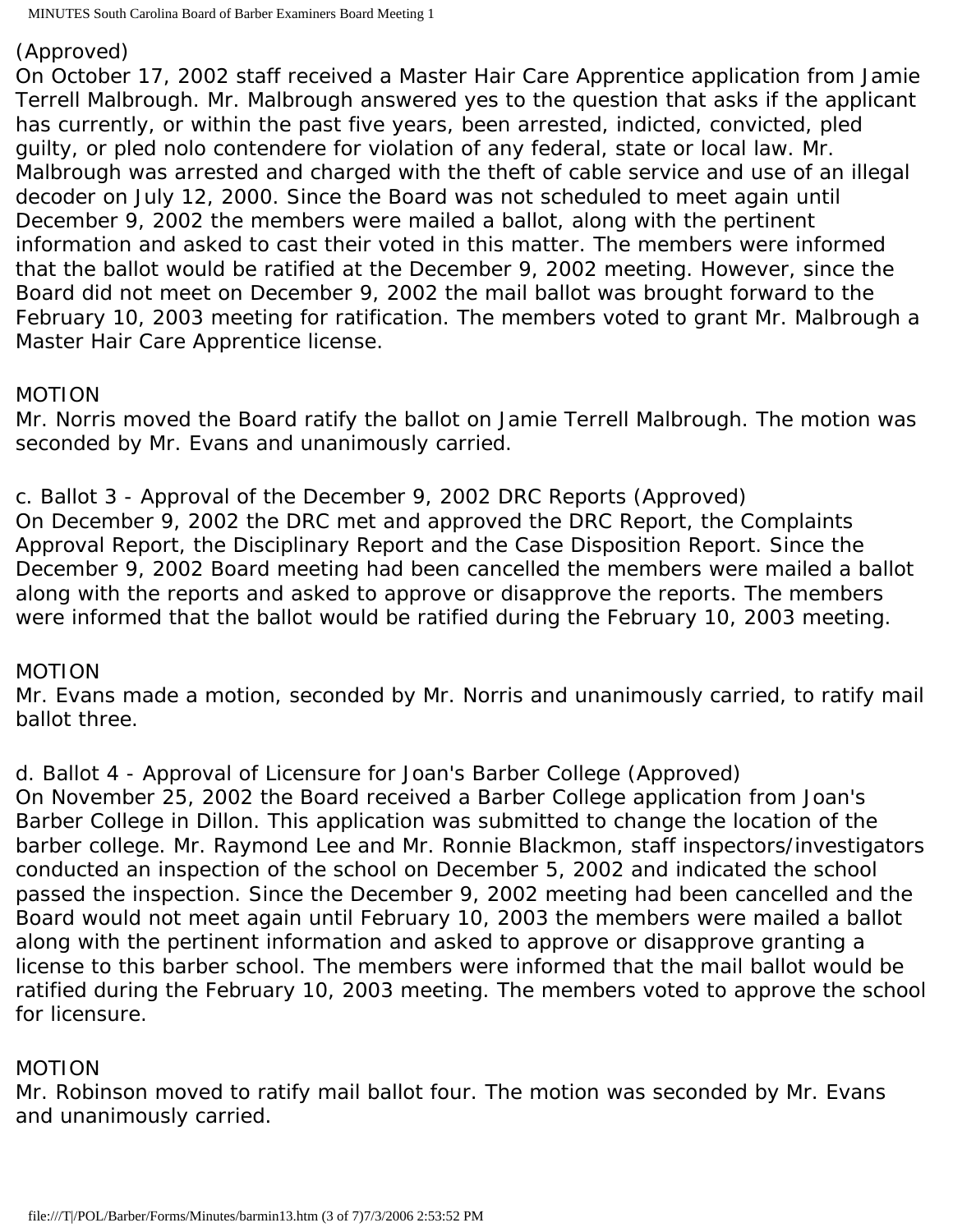MINUTES South Carolina Board of Barber Examiners Board Meeting 1

### Unfinished Business

There was no unfinished business discussed during the February 10 2003 meeting.

### New Business

1. Approval of Third Student Permit - Derrick B. Pressey

Derrick B. Pressey is requesting a third student permit as a result of being involved in an accident in December 1999 during the time he was learning under his second permit.

### MOTION

Mr. Evans moved the Board approve Mr. Pressey's request for a third student permit. The motion was seconded by Mr. Robinson and unanimously carried.

2. Approval of Fourth Student Permit - Larry Irby

Mr. Irby has failed the exam four times and fees he needs further training to pass the exam. He has already had three student permits. He would like to train under his first instructor.

### MOTION

Mr. Robinson moved that a fourth permit not be extended to Mr. Irby. Mr. Norris seconded the motion, which carried unanimously.

3. Approval of Work Permit - Christopher L. Javis

Mr. Javis is requesting which would allow him to work in a barbershop while he studies for a re-exam. He previously received on-the-job training under a barber who did not attend the OJT class. Mr. Javis has since been employed with a company, which is closing within two months. He would like to resume a career as a barber.

The Board determined it would discuss this matter in executive session.

4. Approval of Apprentice Barber Examination - Dirk P. Clark

Mr. Clark is requesting the Board's approval to take the apprentice barber examination. Mr. Clark answered yes to the question that asks if he has been arrested or convicted. Staff has not received a copy of Mr. Clark's SLED report.

The Board determined it would discuss this matter in executive session.

5. Interpretation of Work Permit at Age 16 - Shanita Peppers, B-Unique Barber Academy Ms. Peppers, owner of B-Unique Barber Academy has a student, Shanekia Byrd (her daughter), who would like to attend her barber college. However, the student is 15 years old and staff returned her application because of her age. Ms. Peppers is asking the Board to explain why training with a work permit cannot begin at 15 years of age.

Ms. Peppers presented the members with a copy of the South Carolina child labor laws.

### Recess

The Board took a short recess to allow Mr. Lesesne the opportunity to review the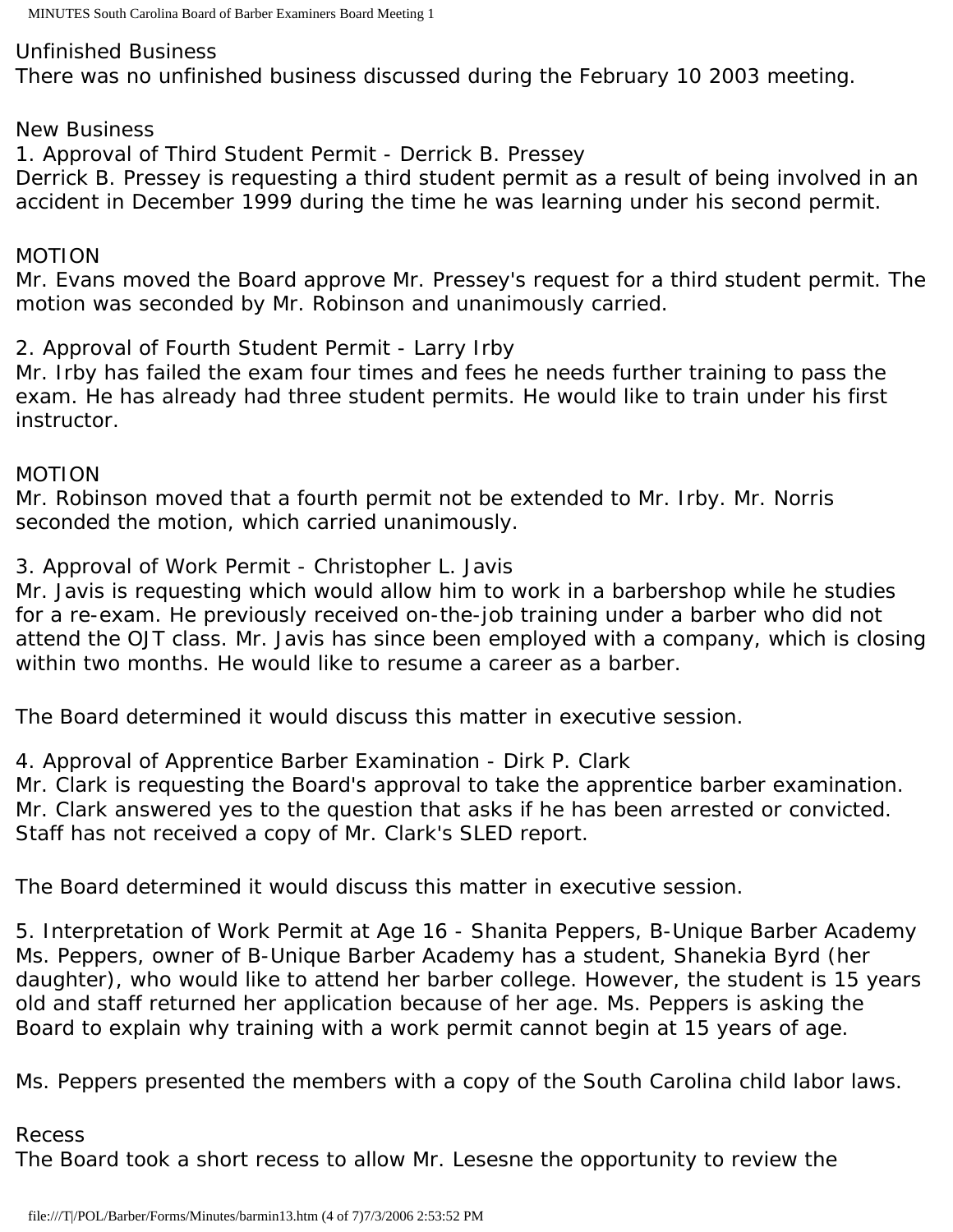information Ms. Peppers presented to the Board for review.

# Return to Public Session

Mr. Lesesne stated the Board has always required an individual to be 16 years of age to obtain a student permit.

The Board determined it would discuss this matter in executive session.

6. Approval of Mobile Barbershop - Mark N. Barrett

Mr. Barrett is interested in beginning a mobile barbershop and would like the Board's approval in this venture.

Mr. Barnes stated the issue the Board has with mobile barbershops is that an inspector would not be able to find the shop to conduct an inspection.

# MOTION

Mr. Evans made a motion, seconded by Mr. Robinson and unanimously carried, that Mr. Barrett's request be denied.

7. Approval of Waiver for Barbershop - Terry Alcock

Mr. Alcock is requesting the Board's approval to waive the barbershop requirement to cut hair in a private country club.

Mr. Lesesne stated staff had requested a legal opinion from Ms. Sharon Dantzler who indicated that the facility would be subject to inspection such as a shop in a nursing care facility. He further stated the establishment would have to pass the necessary inspection requirements for a shop. He indicated the establishment would not have to be licensed as a barbershop since it would not be open to the publit would not be open to the public.

Mr. Barnes stated he disagrees with Ms. Dantzler's opinion in this matter.

# MOTION

Mr. Robinson moved the Board receive further information from Ms. Dantzler prior to taking action in this matter. Mr. Norris seconded the motion, which carried unanimously.

8. Approval of Barber School Application - Woods Barber College - C. T. Woods, Instructor Ms. Viola Harris, owner of Woods Barber College, and Carnie Woods, Instructor, are requesting Board approval to open a barber college at a different location in Columbia. The facility is close to 1,500 feet including the storage area. Ms. Harris is the owner of the college and is also a student. Ms. Harris indicated that a part-time instructor has been hired to assist in the instruction of students.

# MOTION

Mr. Evans moved the Board approve the application, pending inspection of the school. The motion was seconded by Mr. Norris and unanimously carried.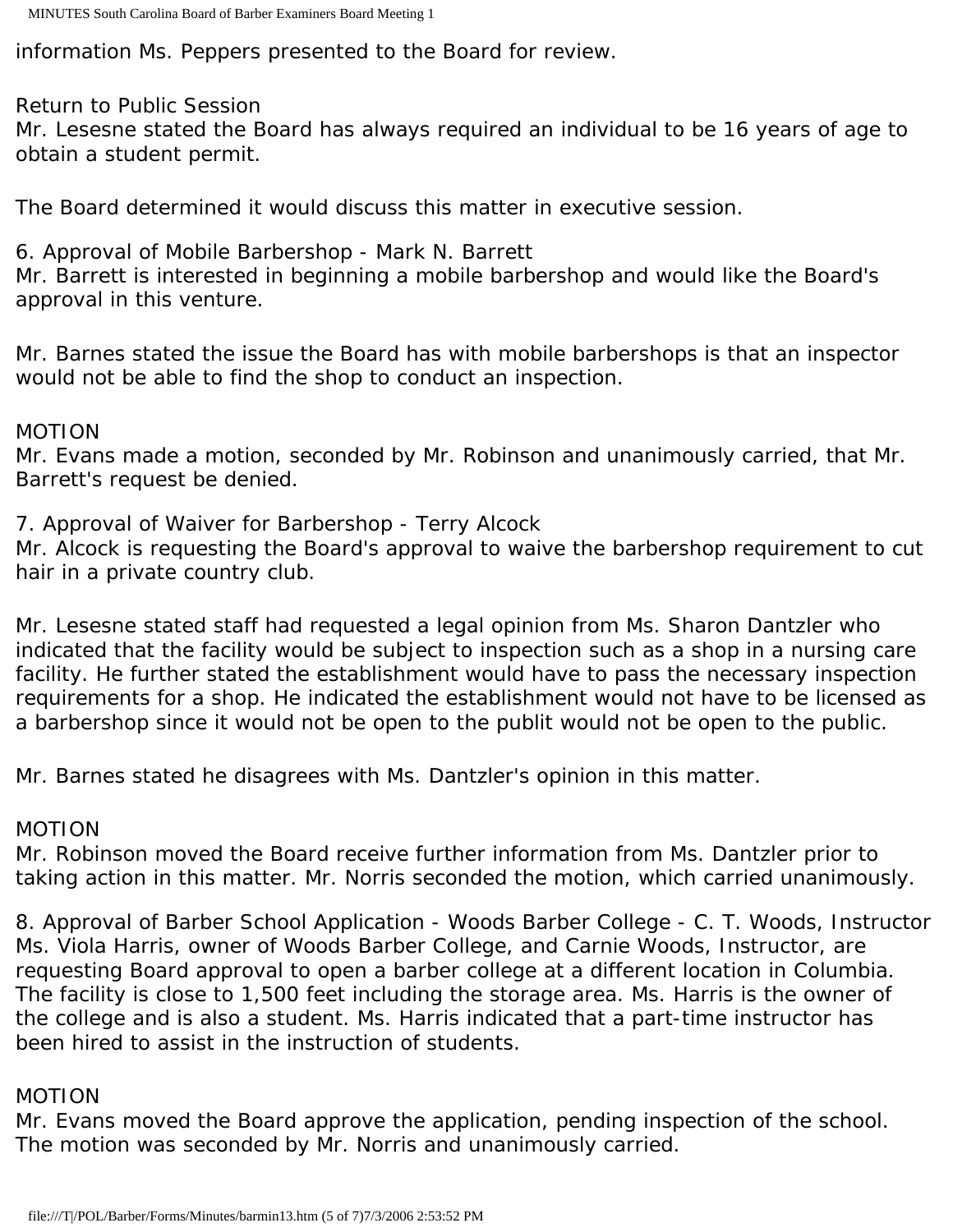Discussion Items Items of Concern from C. T. Woods, Instructor, Woods Barber College · Continuing Education

- · Laws and Barber
- · Barber Training
- · Instructor Training

Ms. Carnie Woods presented the Board with items of concern in the barber industry and then she also presented proposals regarding these concerns to the Board.

Mr. Barnes informed Ms. Woods that the Board has increased its fine schedule and that these funds go to the General Assembly.

Request for Third Student Permit - Alford Stone

Mr. Jones stated he was going to present a request for a third student permit from Mr. Alford Stone. He noted, however, that the Board could not take action on this matter at this meeting, as this matter was not placed on the agenda in accordance with the F.O.I. A. requirements. He asked the Board to allow staff to complete a mail ballot in this matter.

### MOTION

Mr. Robinson moved the Board take action on this matter by mail ballot.

Public Comments There were no public comments made during the February 10, 2003 meeting

Executive Session

The Board entered executive session to discuss disciplinary actions and to seek legal advice.

Return to Public Session to Report on Executive Session Mr. Barnes noted for the record that no motions were made and no votes taken during executive session.

Larry Irby

MOTION

Mr. Robinson moved Mr. Irby's request for a work permit be denied. Mr. Norris seconded the motion, which carried unanimously.

Christopher L. Javis

MOTION

Mr. Robinson made a motion, seconded by Mr. Evans and unanimously carried, that Mr. Javis' request for a work permit be denied.

Eligibility to Take Exam - Dirk Clark

Mr. Barnes questioned Mr. Clark regarding his arrest record. Mr. Clark stated he remains